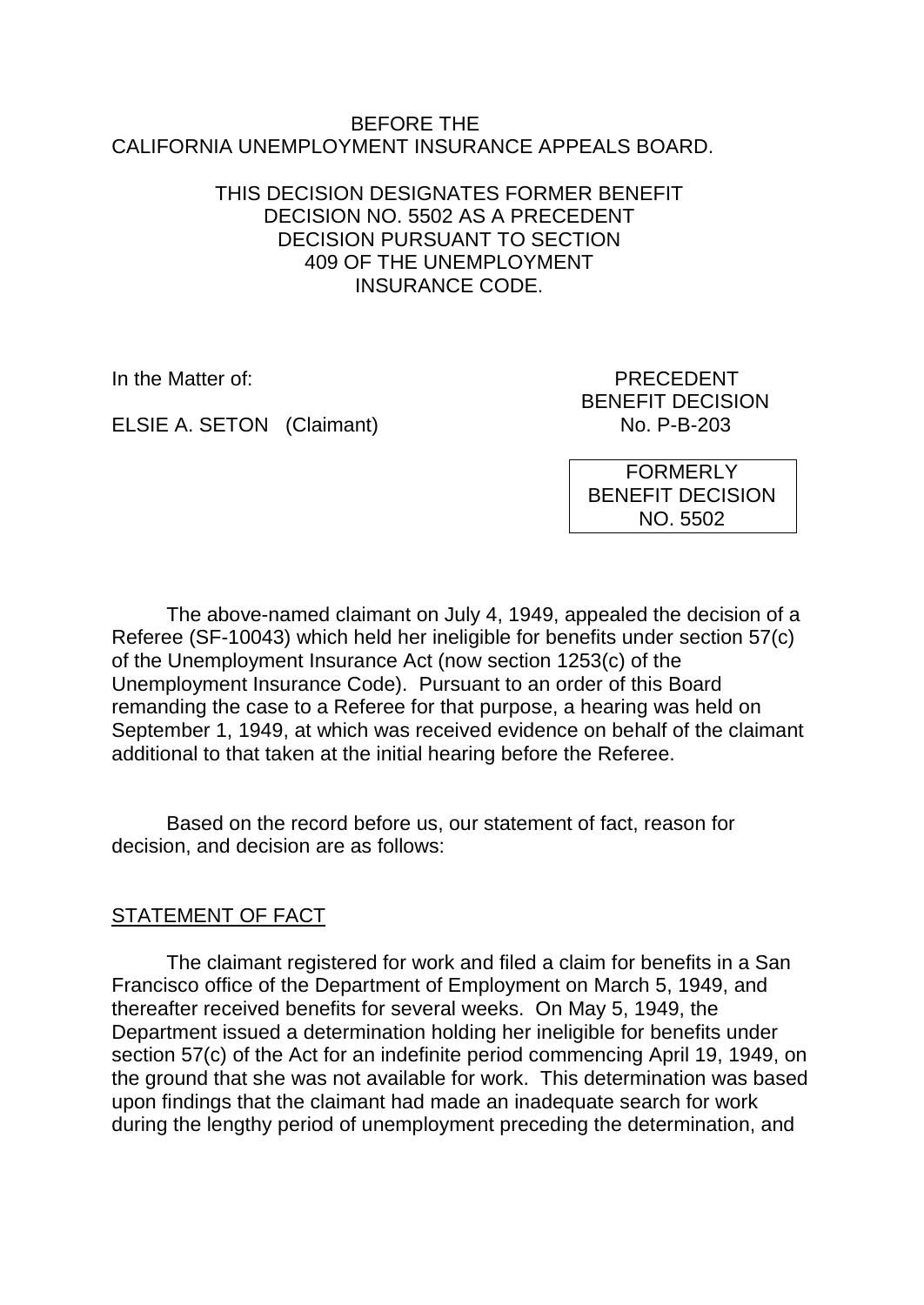had withdrawn from the union under whose jurisdiction she had previously worked. The claimant appealed the determination to a Referee who thereafter issued the decision from which this appeal was taken.

The claimant has been working mostly as a waitress for about twenty years. For the past several years she has been employed as a tray or banquet waitress in numerous San Francisco hotels and eating places. For some time prior to October, 1948, she had not had steady employment but had been working fairly regularly on extra, relief, and other like special assignments. The bulk of such work is obtained through the union of which she was then a member. The record shows that ninety per cent of the work for waitresses in San Francisco is under the jurisdiction of that union. In November, 1948, the claimant withdrew from the said union. She did not reinstate herself therein until June 8, 1949. She has had little work since October, 1948, and so far as the record discloses had only two days of work between the date she filed the instant claim and June 8, 1949.

At the time the claimant withdrew from the union she had it in mind to enter some new field of employment. She had planned to enter into her new activity in another city, but when her plans did not materialize returned to San Francisco, sometime prior to March 5, 1949, where she has remained ever since. The evidence discloses that the claimant, since opening her claim for benefits, has made reasonable but unsuccessful efforts to obtain work in her regular occupation. She did not, however, seek reinstatement in the union until the date aforesaid.

The union refers only active paid up members to work and only such members may utilize its placement facilities, though a non-member who finds her own job may be admitted or reinstated into membership upon accepting work within the union's jurisdiction. The union dues are two dollars monthly, and the fee paid by a withdrawn member upon reinstatement is \$11.25. The claimant has obtained several work assignments through the union since her reinstatement.

### REASON FOR DECISION

The issue in this case is whether or not the claimant's withdrawal from her union so materially reduces her prospects of employment as to render her unavailable for work. This issue has been before us in several prior cases, though not in the precise aspect presented by this case. We have denied benefits to a claimant seeking work as a welder who for personal reasons was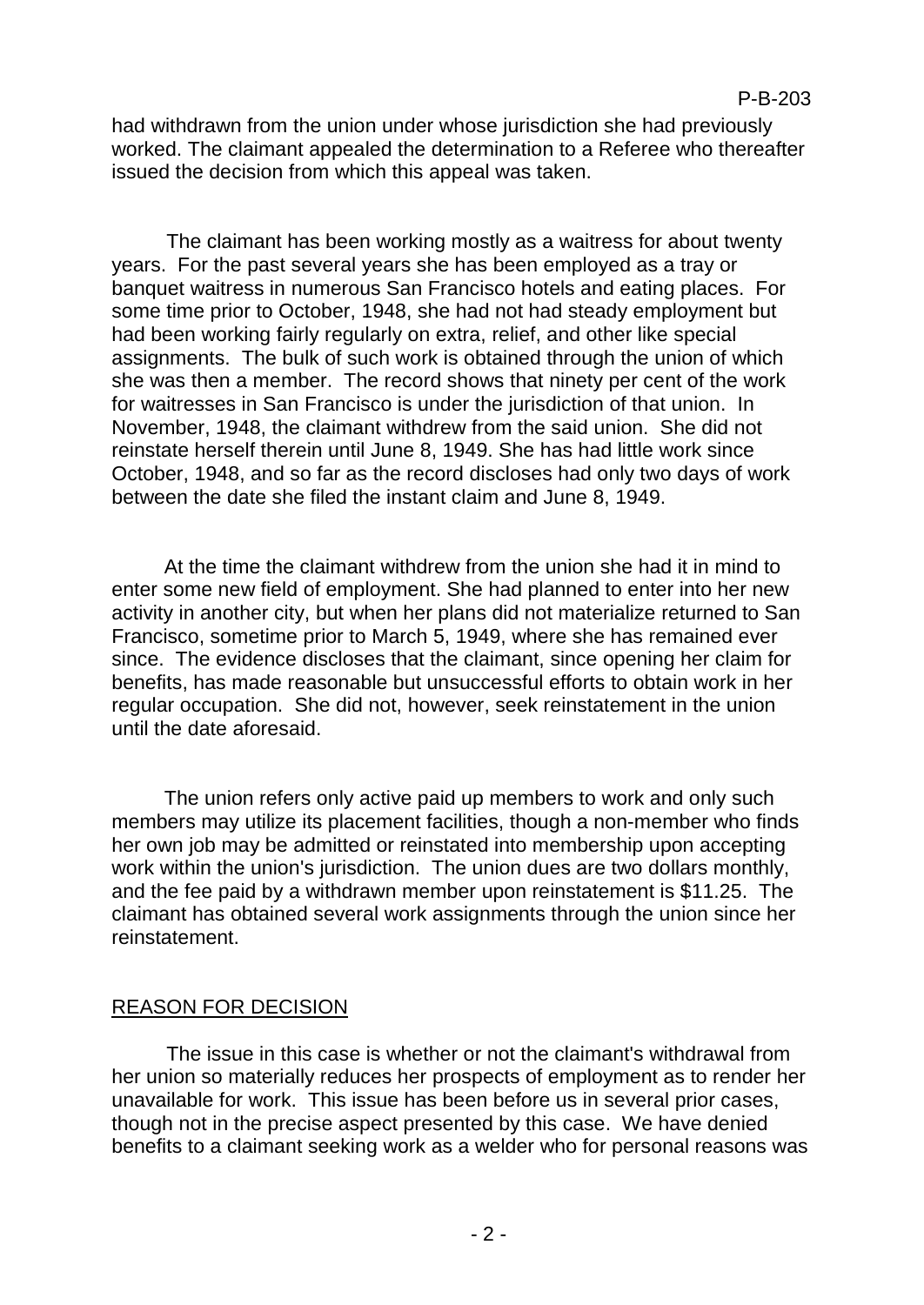unwilling to join the union in whose jurisdiction most of the welding work in his labor market was included (Benefit Decision 5255-1132). We said in that case:

"(The claimant) further reduced his employment prospects by his personal preference not to become a member of a labor organization, since the record shows that a substantial portion of his employment field required union membership. . . ."

Benefit Decision 4686-8760 is to the same effect:

"The claimant (who had been suspended by her union for refusing to pay a fine) wanted maid work but she was precluded from obtaining such a position in the hotels in her locality since employment in these establishments requires union membership. While there were hospitals and motels in the area which were not unionized, there were few openings in the latter establishments. . . . It is our opinion that the claimant's field of possible employment was so narrowed that she could not be considered available for work . . . ."

In Benefit Decision 4890-9670, the claimant had decided to give up seafaring work in favor of work as a plumber, an occupation in which he had had previous experience. He had formerly been a member of the plumber's union, but his application for reinstatement therein was not accepted until after he had applied for benefits. This Board held:

"(The claimant) was registered for work with the Department in a classification in which he had had considerable experience and for which a labor market existed in the area. However, that labor market is largely subject to the jurisdiction of a union in which the claimant did not secure reinstatement until July 25, 1947. From that date, there was no substantial obstruction in the way of the claimant's seeking work and we held that he was available within the meaning of section 57(c) of the Act on and after July 25, 1947. However, prior to that date, virtually all employment opportunities in his chosen field were cut off from him because he was not yet eligible to secure employment under union conditions. . . ."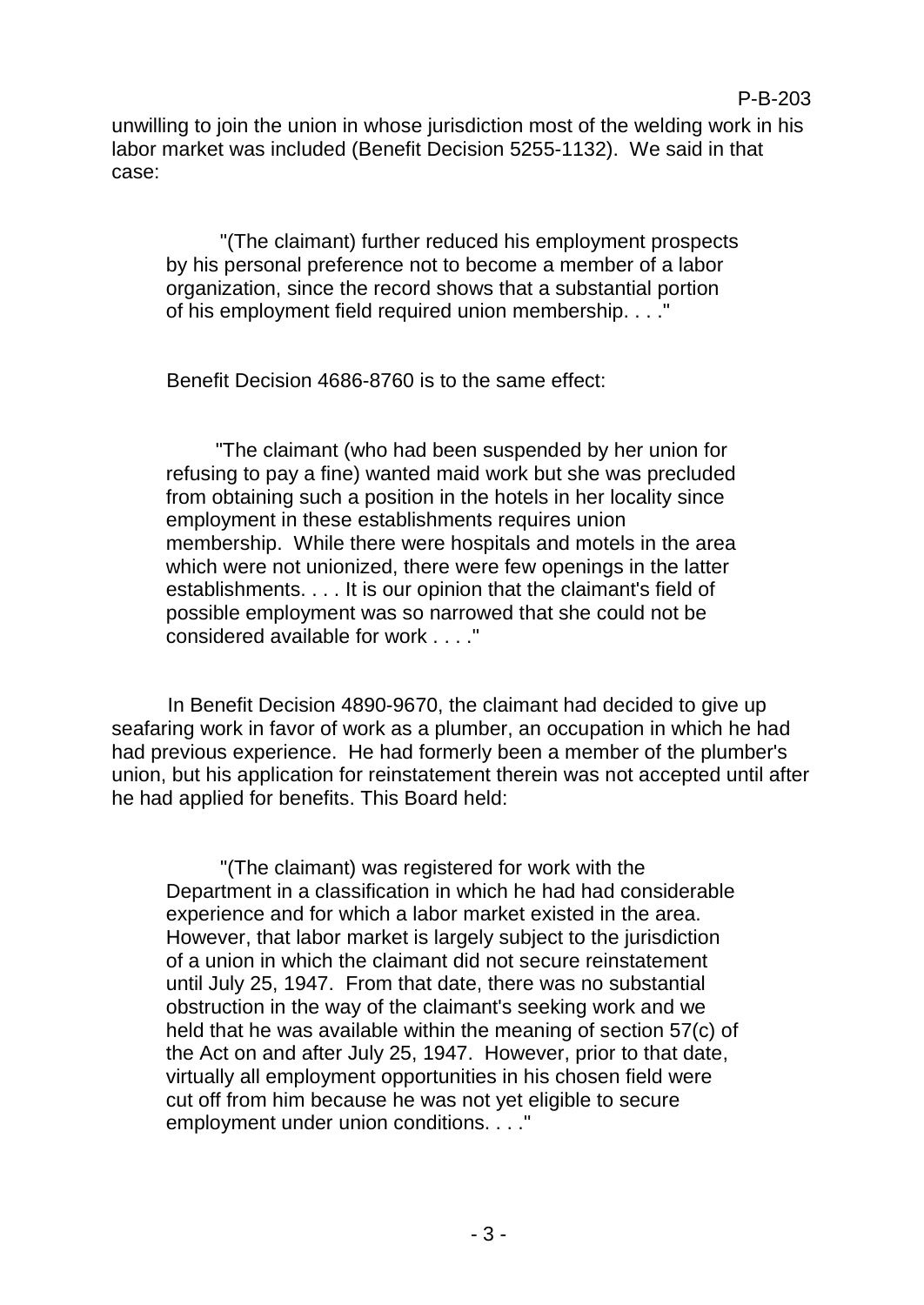In the case before us the claimant's lack of union membership prior to June 8, 1949, cut off ninety per cent of the employment opportunities existing in the labor market to which she was attached. So long as she was not an active member of the union she had no access to most of the job openings in that field of employment in which by reason of experience and training she was most likely to find work. Pursuant to the established principles heretofore set forth, we therefore conclude that the claimant was not available for work until June 8, 1949, on which date she became available for work by returning to active membership in her union.

## DECISION

The decision of the Referee is modified. The claimant is held ineligible for benefits as unavailable for work from April 19, 1949, to June 8, 1949, but available for work and eligible for benefits thereafter. Benefits are allowed in accordance herewith if the claimant is otherwise eligible.

Sacramento, California, December 22, 1949.

CALIFORNIA UNEMPLOYMENT INSURANCE APPEALS BOARD

MICHAEL B. KUNZ, Chairman

GLENN V. WALLS

PETER E. MITCHELL